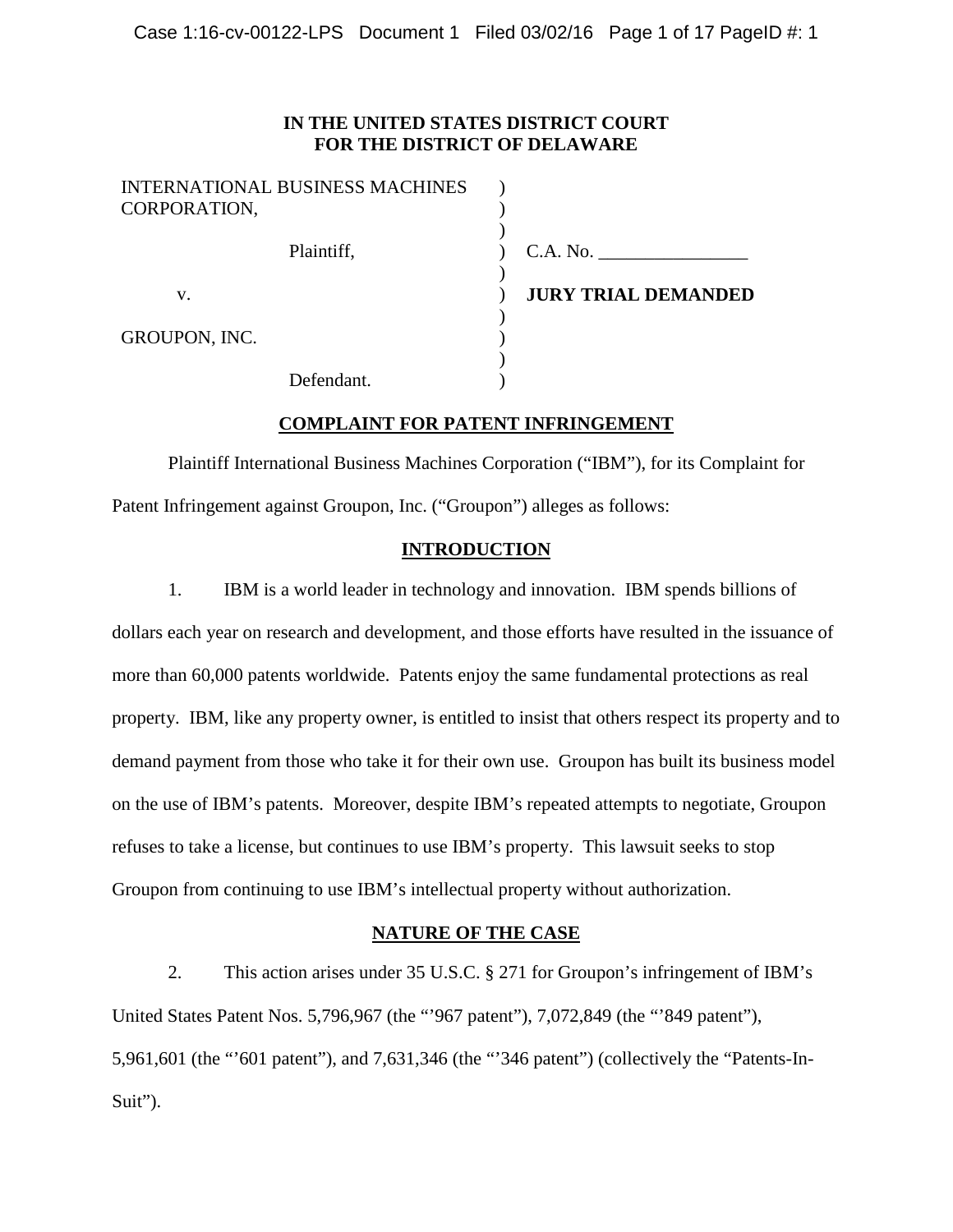#### **THE PARTIES**

3. Plaintiff IBM is a New York corporation, with its principal place of business at 1 New Orchard Road, Armonk, New York 10504.

4. Defendant Groupon, Inc. is a Delaware corporation with a principle place of business at 600 West Chicago Avenue, Suite 400, Chicago, Illinois 60654. Groupon may be served through its registered agent for service, The Corporation Trust Company, Corporation Trust Center 1209 Orange Street, Wilmington, Delaware 19801.

5. Groupon operates online local commerce marketplaces to connect merchants to consumers by offering goods and services at a discount through the website www.groupon.com and through Groupon mobile applications.

# **JURISDICTION AND VENUE**

6. This action arises under the patent laws of the United States, including 35 U.S.C. § 271 *et seq*. The jurisdiction of this Court over the subject matter of this action is proper under 28 U.S.C. §§ 1331 and 1338(a).

7. Venue is proper in this Court pursuant to 28 U.S.C. §§ 1391(b) and (c) and 1400(b).

8. Personal jurisdiction exists over Groupon because Groupon conducts business in Delaware, by at least offering for sale and selling products and services through its websites and mobile applications, which are accessible in Delaware, and because infringement has occurred and continues to occur in Delaware. Personal jurisdiction also exists over Groupon because Groupon is a corporation organized under the laws of Delaware.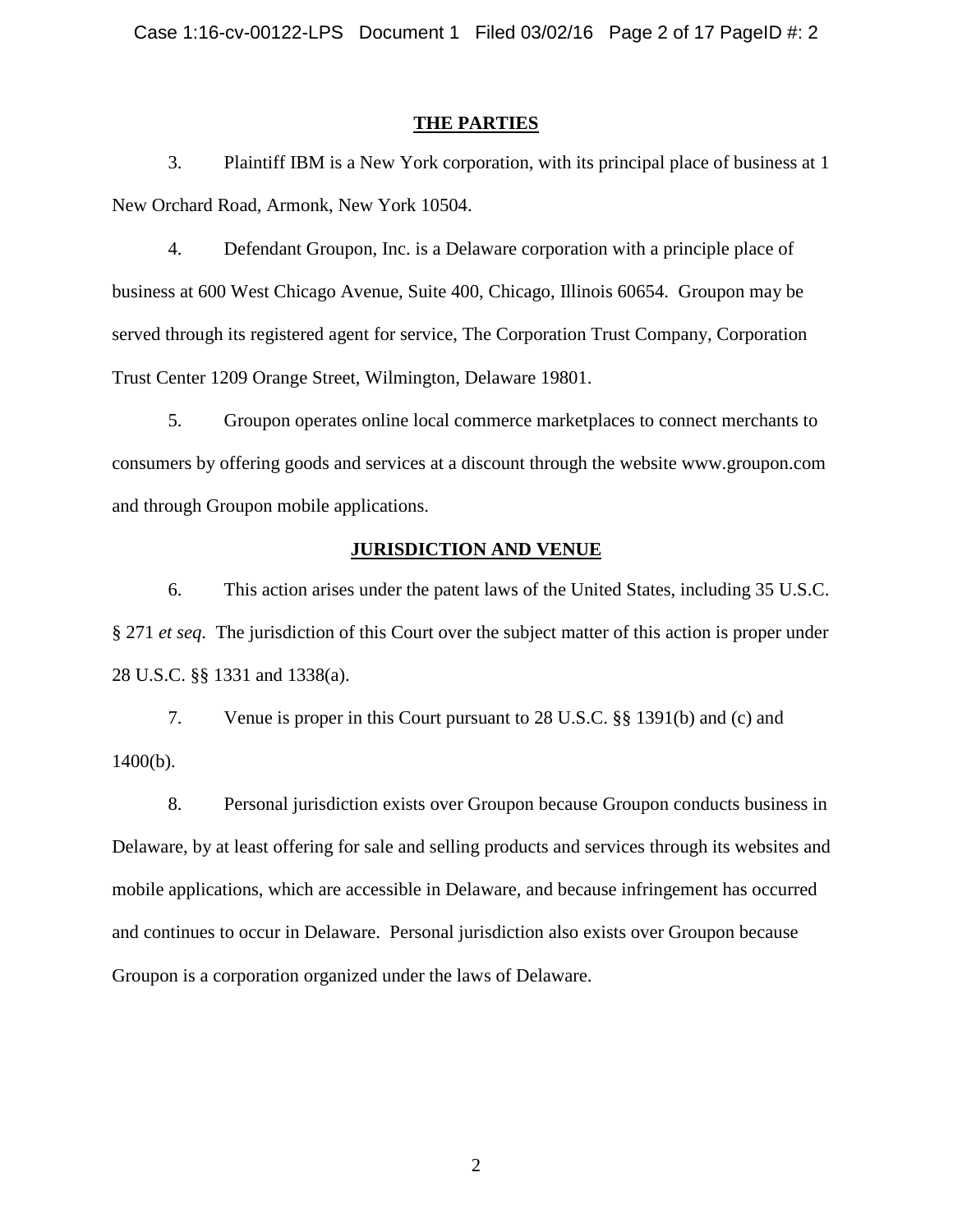## **FACTUAL BACKGROUND**

### **A. IBM Is A Recognized Innovator.**

9. IBM is recognized throughout the world as a pioneer in many aspects of science and technology. On eight occasions, more times than any other company or organization, IBM has been awarded the U.S. National Medal of Technology, the nation's highest award for technological innovation. During IBM's over 100-year history, IBM's employees have included six Nobel laureates, five National Medal of Science recipients, and at least fourteen inventors in the National Inventors Hall of Fame.

10. These and other IBM employees have introduced the world to technology that the global community takes for granted today, including the dynamic random access memory— DRAMs—found in nearly all modern computers; magnetic disk storage—hard disk drives found in computers and portable music players; and some of the world's most powerful supercomputers, including Deep Blue, the first computer to beat a reigning chess champion and which is on display at the Smithsonian's National Museum of American History in Washington, D.C. IBM's commitment to developing these types of advanced computing technologies has helped to usher in the information age.

# **B. IBM Is Committed To Protecting Its Innovations Through The Patent System.**

11. IBM's research and development operations differentiate IBM from many other companies. IBM annually spends billions of dollars for research and development. In addition to yielding inventions that have literally changed the way in which the world works, IBM's research and development efforts have resulted in more than 60,000 patents worldwide. For over two decades the United States Patent and Trademark Office ("USPTO") has issued more patents to IBM than to any other company in the world.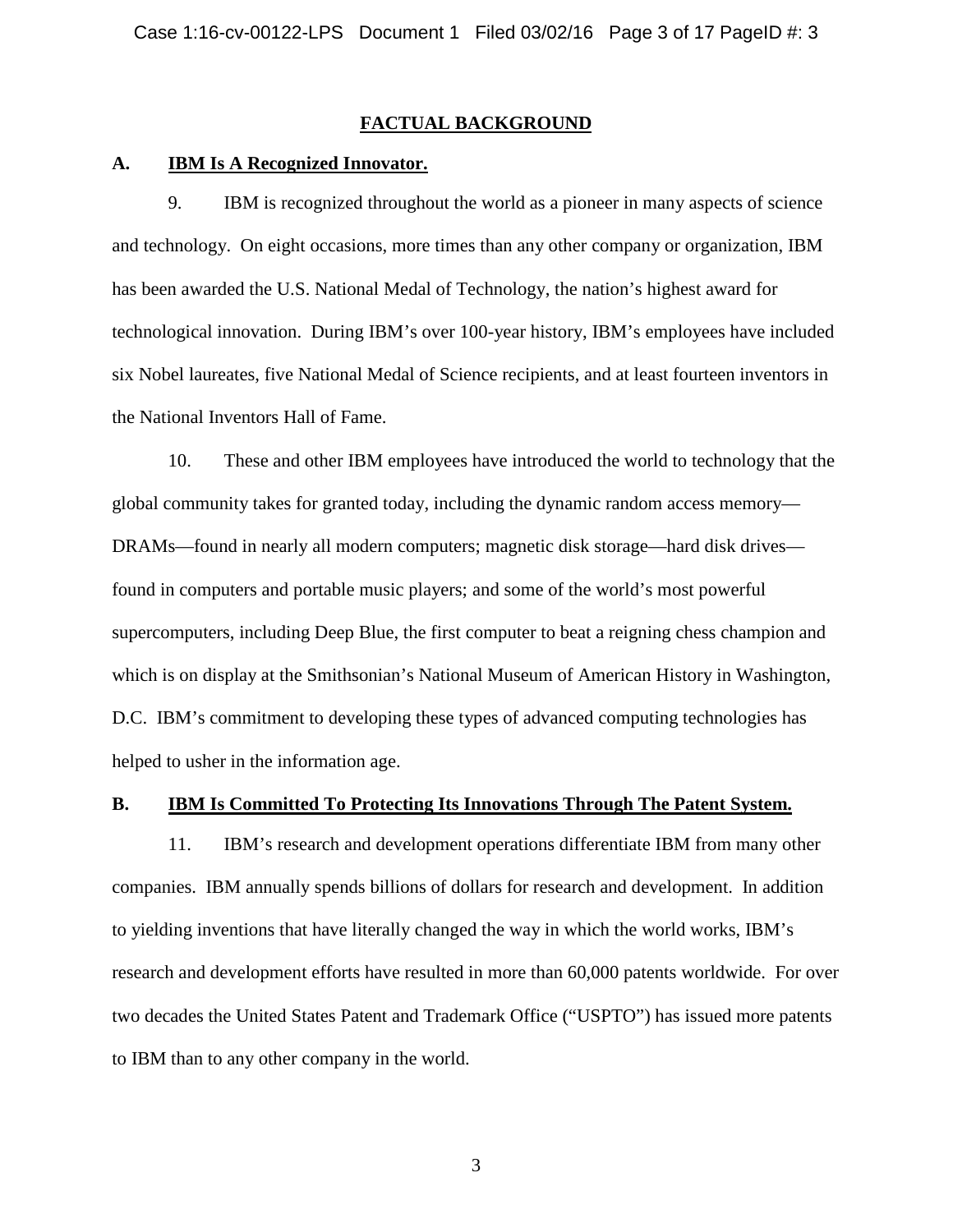12. Like the research upon which the patents are based, IBM's patents also benefit society. Indeed, the Supreme Court has recognized that the patent system encourages both the creation and the disclosure of new and useful advances in technology. Such disclosure, in turn, permits society to innovate further. And, as the Court has further recognized, as a reward for committing resources to innovation and for disclosing that innovation, the patent system provides patent owners with the exclusive right to prevent others from practicing the claimed invention for a limited period of time.

# **C. IBM Routinely Licenses Its Patents In Many Fields, But Will Enforce Its Rights Against Those Who Take Its Intellectual Property Unlawfully.**

13. IBM's commitment to creating a large patent portfolio underscores the value that IBM places in the exchange of innovation, and disclosure of that innovation, in return for limited exclusivity. Indeed, IBM has used its patent portfolio to generate revenue and other significant value for the company by executing patent cross-license agreements. The revenue generated through patent licensing enables IBM to continue to commit resources to innovation. Cross licensing, in turn, provides IBM with the freedom to innovate and operate in a manner that respects the technology of others.

14. Given the investment IBM makes in the development of new technologies and the management of its patent portfolio, IBM and its shareholders expect companies to act responsibly with respect to IBM's patents. IBM facilitates this by routinely licensing its patents in many fields and by working with companies that wish to use IBM's technology in those fields in which IBM grants licenses. When a company appropriates IBM's intellectual property but refuses to negotiate a license, IBM has no choice but to seek judicial assistance.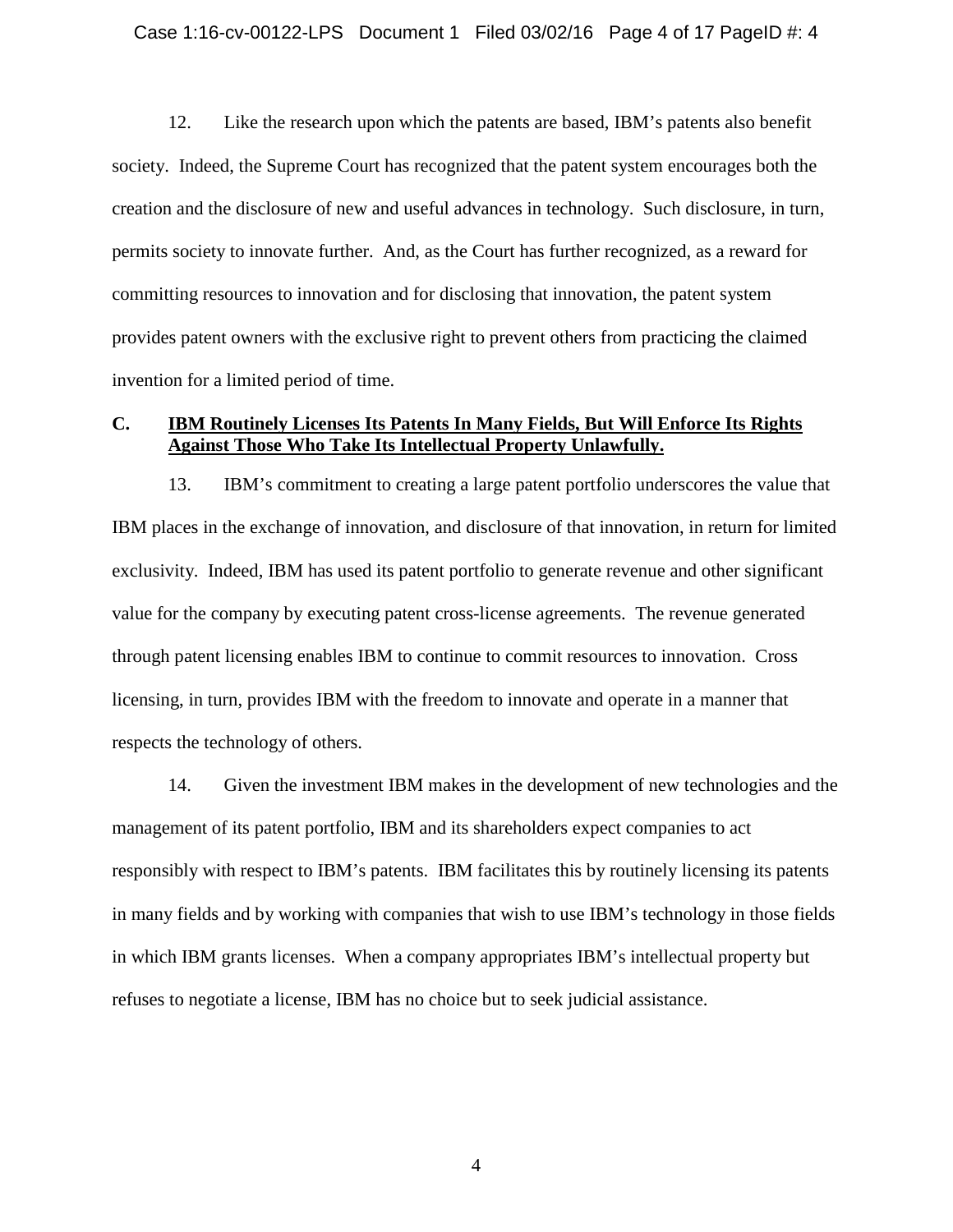# **D. IBM Invented Methods For Presenting Applications And Advertisements In An Interactive Service While Developing The PRODIGY Online Service.**

15. The inventors of the '967 and '849 patents developed the patented technology as part of the efforts to launch the PRODIGY online service ("Prodigy"), a forerunner to today's Internet, in the late 1980s. The inventors believed that to be commercially viable, Prodigy would have to provide interactive applications to millions of users with minimal response times. The inventors believed that the "dumb" terminal approach that had been commonly used in conventional systems, which heavily relied on host servers' processing and storage resources for performance, would not be suitable. As a result, the inventors sought to develop more efficient methods of communication that would improve the speed and functionality of interactive applications and reduce equipment capital and operating costs.

16. In light of the above considerations, the inventors developed novel methods for presenting applications and advertisements in an interactive service that would take advantage of the computing power of each user's PC and thereby reduce demand on host servers, such as those used by Prodigy. The inventors recognized that if applications were structured to be comprised of "objects" of data and program code capable of being processed by a user's PC, the Prodigy system would be more efficient than conventional systems. By harnessing the processing and storage capabilities of the user's PC, applications could then be composed on the fly from objects stored locally on the PC, reducing reliance on Prodigy's server and network resources.

17. Prodigy embodied inventions from the '967 and '849 patents when it launched in the late 1980s, before the existence of the World Wide Web. The efficiencies derived from the use of the patented technology permitted the implementation of one the first graphical user interfaces for online services. The efficiencies also allowed Prodigy to quickly grow its user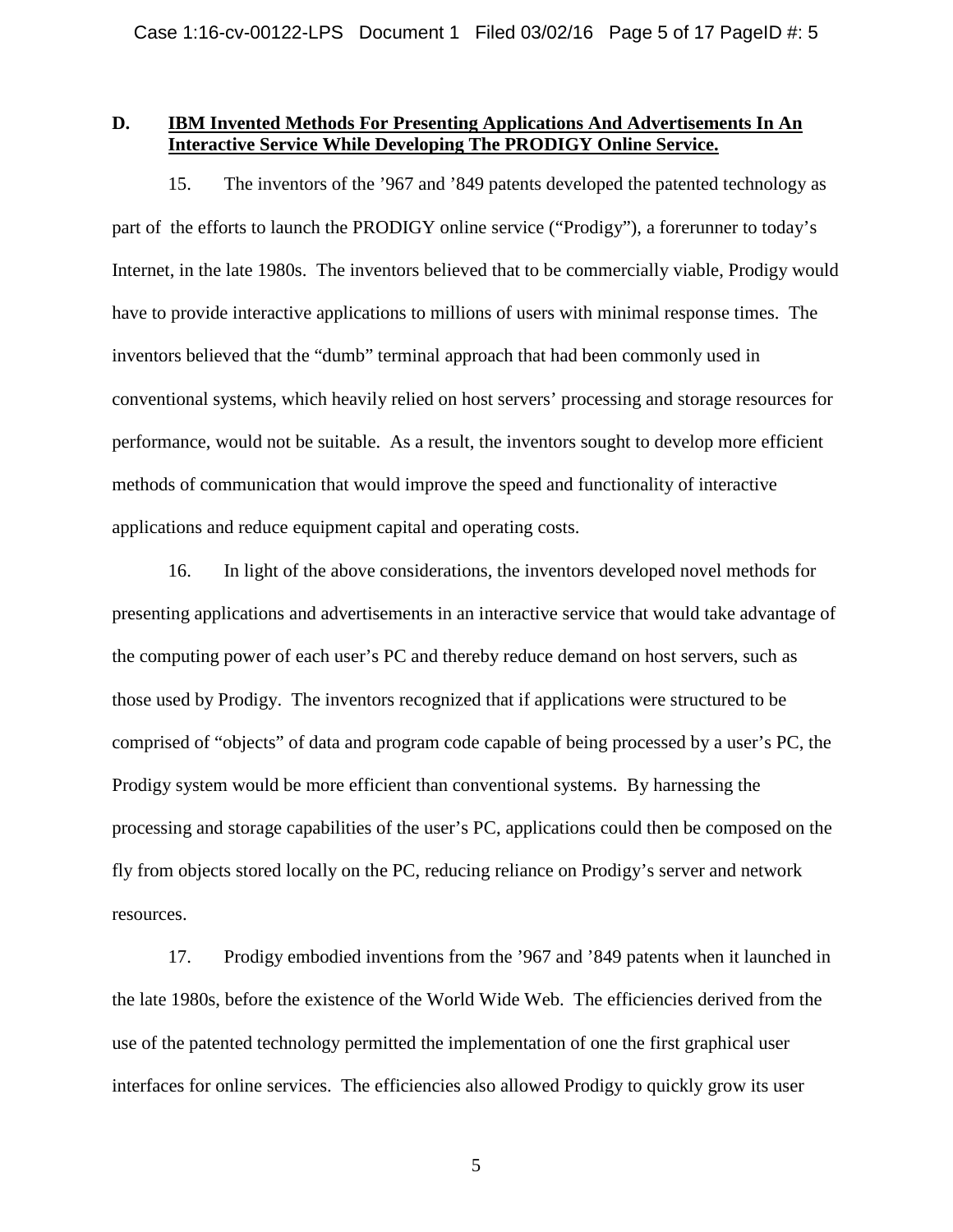base. By 1990, Prodigy had become one of the largest online service providers with hundreds of thousands of users. The technological innovations embodied in these patents persist to this day and are fundamental to the efficient communication of Internet content.

# **E. IBM Invented Methods Of Preserving State Information In A Continuing Conservation Between A Client And Server Networked Via A Stateless Protocol.**

18. The inventor of the '601 patent, Arun K. Iyengar, developed the patented technology as part of IBM's efforts to discover a better technique of preserving state information in Internet communications. State information allows clients and servers to keep track of prior communications during a conversation. For example, online merchants can use state information to keep track of a client's product and service selections while the client is shopping and then use that information when the client decides to make a purchase. However, typical Internet communication protocols, such as HTTP, are stateless, in other words, they do not have a built-in mechanism to keep track of state information. At the time of the invention, engineers attempted to solve this problem by passing state information as hidden variables within forms or by using "Cookies." Both of those methods had significant drawbacks and limited the types of interactions that could preserve state information.

19. The inventor recognized the need for techniques to preserve state information that supported a wide variety of network interactions. He thus developed novel methods of recursively embedding state information into communications between clients and servers. For example, the specification of the '601 patent discloses program modules that modify hypertext links in HTML pages in a way that preserves state information for the duration of a conversation. By transforming Internet communications in this way, the patented technology of the '601 patent provides an efficient mechanism to build on previous communications between a server and a client, such as between an online merchant and a customer.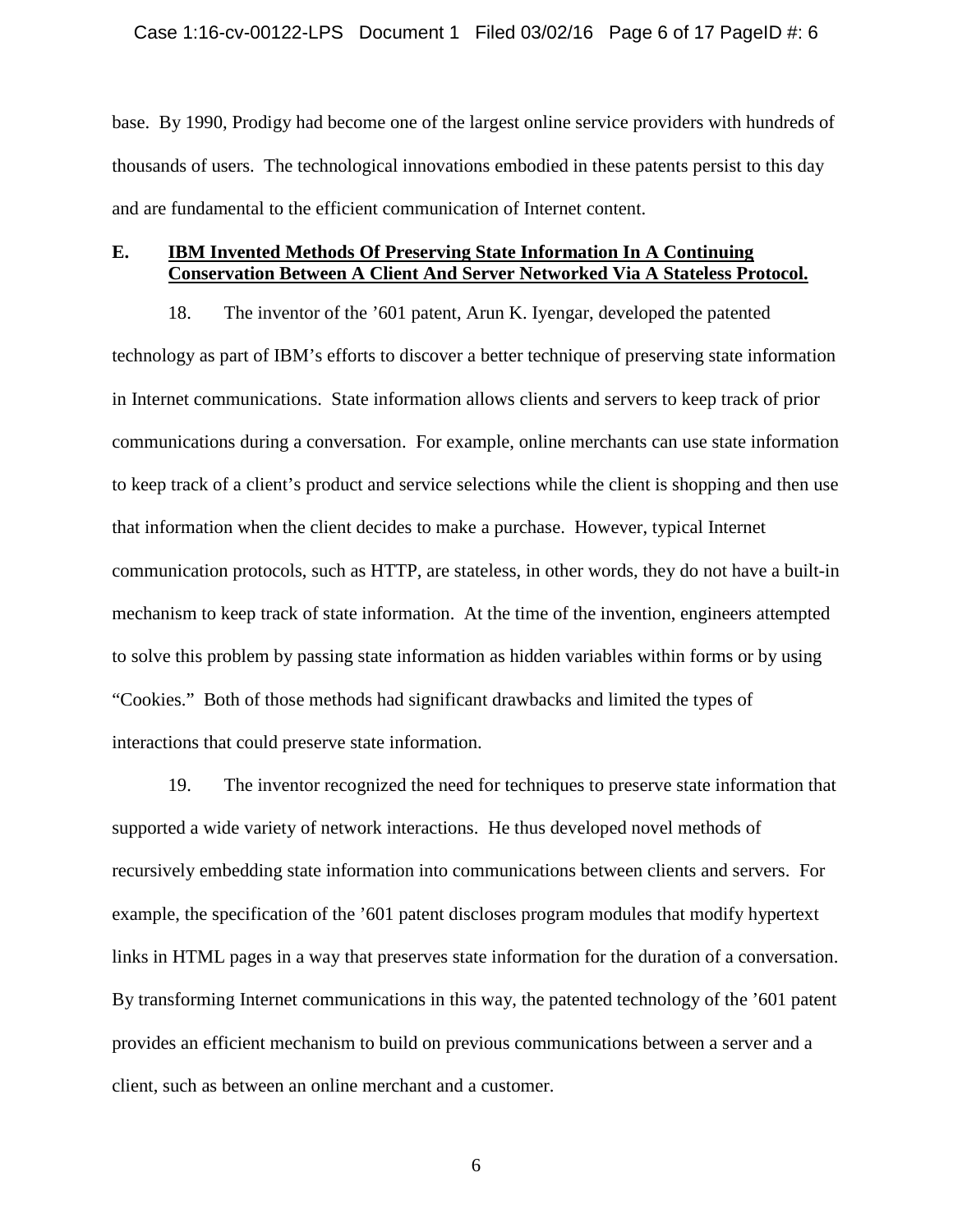# **F. IBM Invented Methods For A Runtime User Account Creation Operation Using A Single-Sign-On Process In A Federated Computer Environment.**

20. The inventors of the '346 patent developed the patented technology as part of IBM's efforts to improve single-sign-on technology. To access a protected resource at a service provider on the Internet, a user typically has to authenticate him or herself with the service provider. Single-sign-on technology facilitates a user's connection to resources by requiring only one authorization operation during a particular user session. However, conventional technology at the time of the invention required that the user already have an account with the service provider to use single-sign-on technology.

21. The inventors of the '346 patent sought to develop single-sign-on technology that would permit a new user of a service provider to access protected resources. They developed novel methods for systems interacting within a federated computing environment to trigger a single-sign-on operation on behalf of a user that would obtain access to a protected resource and create an account for the user. The specification discloses how to structure a federated computing environment and the sequence and content of interactions between different systems that can support the patented methods. The '346 patent thus extends the benefits of single-signon technology.

## **G. Groupon Has Built Its Business By Infringing IBM's Patents.**

22. Groupon is a well-known company that operates online local commerce marketplaces to connect merchants to consumers by offering goods and services at a discount through its websites, including www.groupon.com, and through the Groupon mobile applications, including those running on the Apple iOS, Microsoft Windows, BlackBerry, and Google Android operating systems. Groupon has grown rapidly and now generates billions of dollars of revenue per year.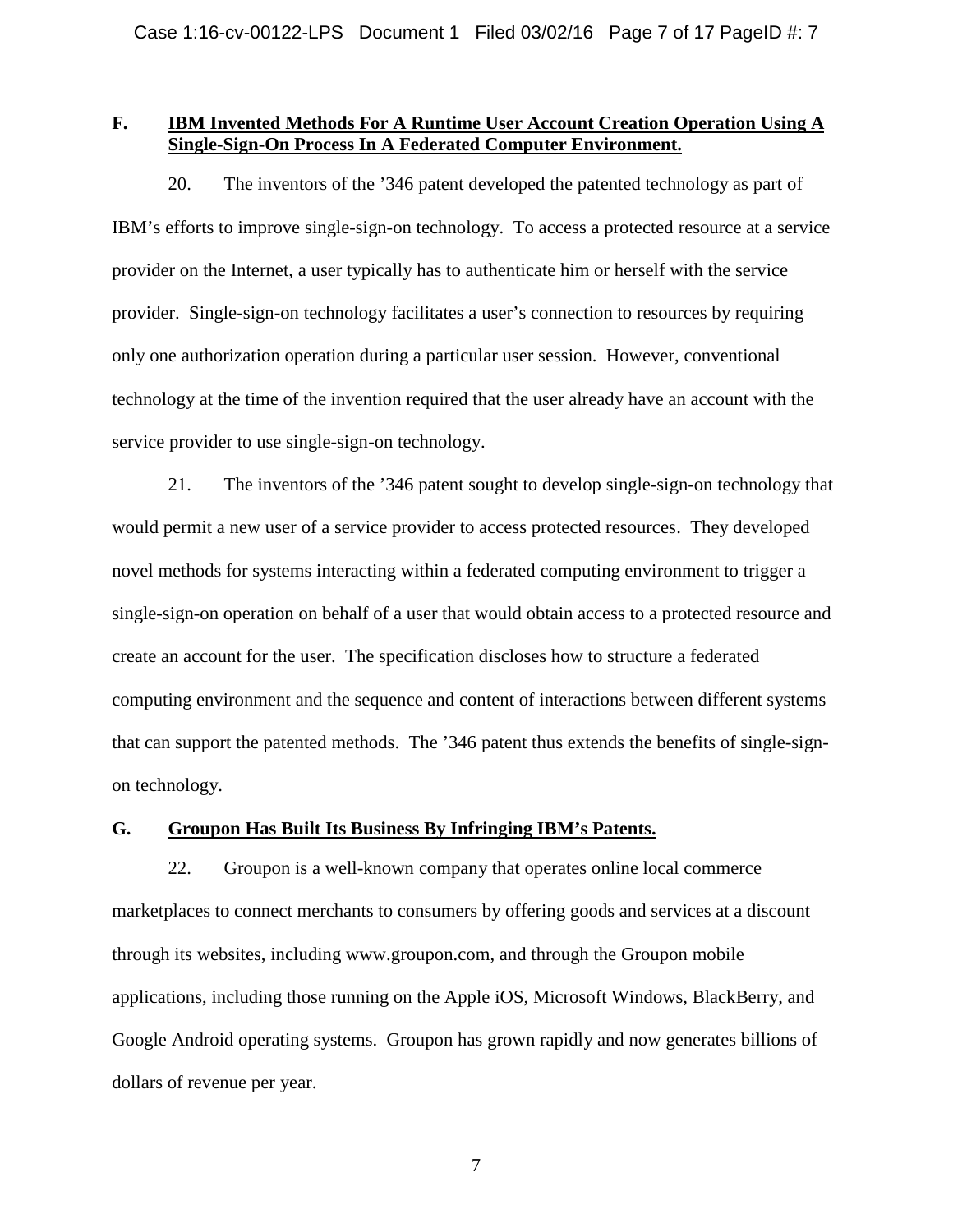#### Case 1:16-cv-00122-LPS Document 1 Filed 03/02/16 Page 8 of 17 PageID #: 8

23. Rather than build its business on its own technologies, Groupon has appropriated the inventions of the Patents-In-Suit. Websites under Groupon's control, including at least www.groupon.com, use the technology claimed by the Patents-In-Suit to implement online local commerce marketplaces to connect merchants to consumers by offering goods and services at a discount. Groupon's mobile applications, including those running on the Apple iOS, Microsoft Windows, BlackBerry, and Google Android operating systems, use the technology claimed by the Patents-In-Suit to implement online local commerce marketplaces to connect merchants to consumers by offering goods and services at a discount.

24. On November 1, 2011, IBM sent an email to inform Groupon that Groupon was practicing the inventions of the '967 and '849 patents, among other patents. Since 2011, IBM has tried to work with Groupon in an effort to negotiate a license agreement. On August 11, 2014, IBM sent a letter to inform Groupon that Groupon was practicing the inventions of additional patents, including the '346 patent. IBM has presented detailed examples of Groupon's infringement of the '967, '849, and '346 patents.

25. On information and belief, Groupon received notice of the '601 patent from the complaint IBM filed on February 9, 2015 in this district, in the action of *International Business Machines Corporation v. Priceline Group Inc. et al*, No. 1:15-cv-137-LPS-CJB ("*Priceline* complaint"). Groupon knew or should have known that it infringed the '601 patent based on the allegations in the *Priceline* complaint.

26. Groupon has refused to engage in any meaningful discussions about reaching a license agreement to end its infringement of IBM's patents. Instead, Groupon has continued to willfully infringe IBM's patents so as to obtain the significant benefits of IBM's innovations without paying any compensation to IBM.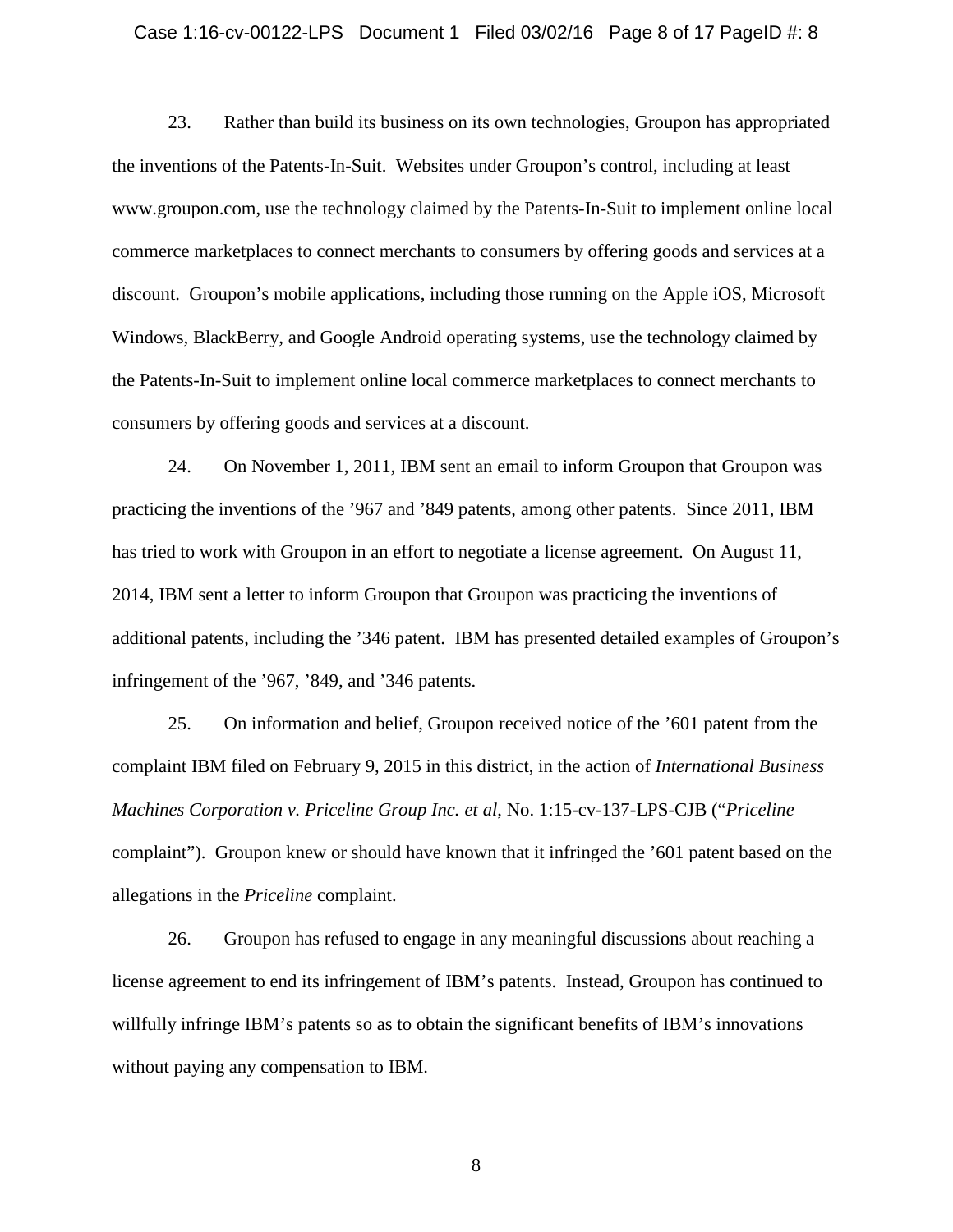27. Because IBM's over three-year struggle to negotiate a license agreement that remedies Groupon's unlawful conduct has failed, IBM has been forced to seek relief through litigation. Among other relief sought, IBM seeks royalties on the billions of dollars in revenue that Groupon has received based on its unlawful infringement of IBM's patented technology.

## **COUNT ONE**

# **INFRINGEMENT OF THE '967 PATENT**

28. IBM is the owner of all right, title and interest in the '967 patent. The '967 patent was duly and properly issued by the USPTO on August 18, 1998. The '967 patent was duly assigned to IBM. A copy of the '967 patent is attached hereto as Exhibit A.

29. In violation of 35 U.S.C. § 271, Groupon has infringed, contributed to the infringement of, and/or induced others to infringe one or more of the claims of the '967 patent by having made, designed, offered for sale, sold, provided, used, maintained, and/or supported its websites, including www.groupon.com, and its mobile applications, including the Groupon applications running on, for example, the Apple iOS, Microsoft Windows, BlackBerry, and Google Android operating systems.

30. For example, Groupon infringes at least claim 1 of the '967 patent by, for example:

a. presenting interactive applications (such as home, local, goods, etc.) on a computer network (such as the Internet), the network including a multiplicity of user reception systems (such as the computers or mobile devices of Groupon's customers) at which respective users may request a multiplicity of available applications (such as home, local, goods, etc.), the respective reception systems including a monitor (such as a computer monitor or mobile screen of a Groupon customer) at which the applications requested can be presented as one or more screens of display (such as a display region of home, local, goods, etc.).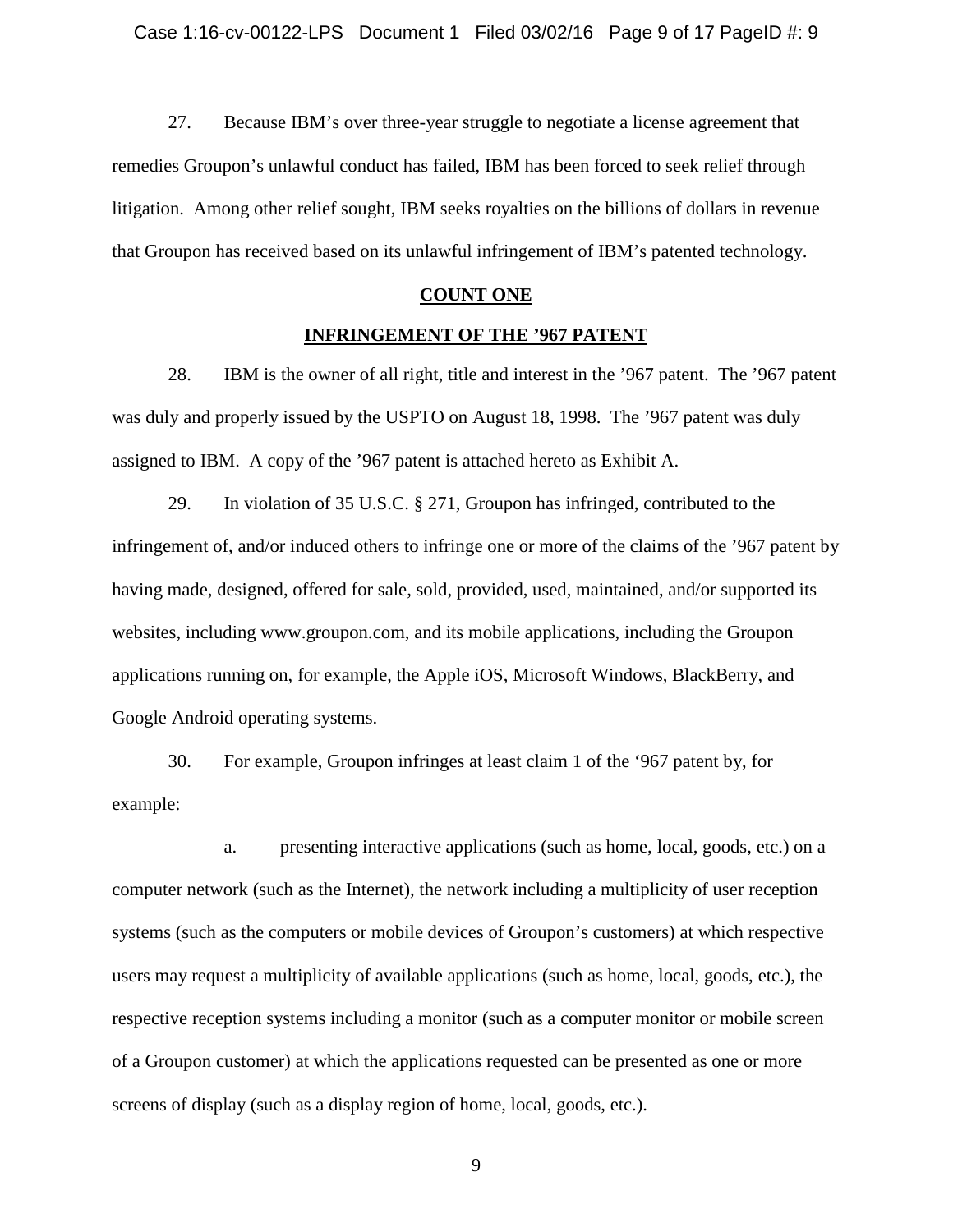#### Case 1:16-cv-00122-LPS Document 1 Filed 03/02/16 Page 10 of 17 PageID #: 10

b. generating a screen display at a respective reception system for a requested application (such as home, local, goods, etc.), the screen display being generated by the respective reception system from data objects having a prescribed data structure (such as woff and/or jpeg files), at least some of which objects may be stored at the respective reception system (such as the computer or mobile device of a Groupon customer), the screen display including a plurality of partitions (such as the webpage, the menu bar, and/or the content for home, local, goods, etc.), the partitions being constructed from objects, the objects being retrieved from the objects stored at the respective reception system (such as the computer or mobile device of a Groupon customer), or if unavailable from the objects stored at the respective reception system, then from the network (such as the Internet), such that at least some of the objects may be used in more than one application (such as home, local, goods, etc.).

c. generating at least a first partition (such as the webpage and/or the content for home, local, goods, etc.) for presenting applications (such as home, local, goods, etc.).

d. generating concurrently with the first partition at least a second partition for presenting a plurality of command functions (such as the menu bar), the command functions including at least a first group which are selectable to permit movement between applications (such as home, local, goods, etc.).

31. IBM has been damaged by the infringement of its '967 patent by Groupon. IBM is entitled to recover from Groupon the damages sustained by IBM as a result of Groupon's wrongful acts.

32. The infringement by Groupon of the '967 patent was deliberate and willful, entitling IBM to increased damages under 35 U.S.C. § 284 and to attorney fees and costs incurred in prosecuting this action under 35 U.S.C. § 285.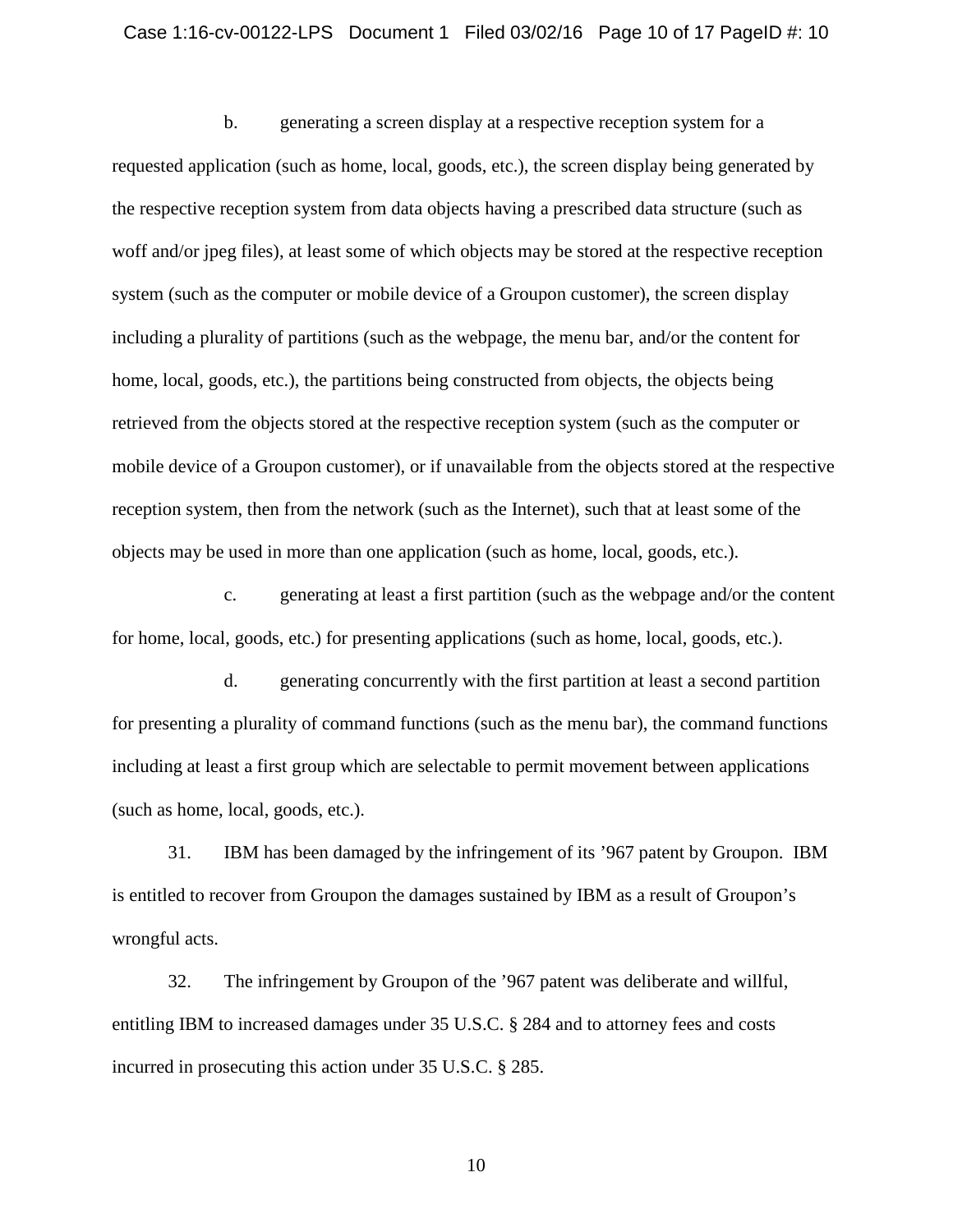#### **COUNT TWO**

## **INFRINGEMENT OF THE '849 PATENT**

33. IBM is the owner of all right, title and interest in the '849 patent. The '849 patent was duly and properly issued by the USPTO on July 4, 2006. The '849 patent was duly assigned to IBM. A copy of the '849 patent is attached hereto as Exhibit B.

34. In violation of 35 U.S.C. § 271, Groupon has infringed, contributed to the infringement of, and/or induced others to infringe one or more of the claims of the '849 patent by having made, designed, offered for sale, sold, provided, used, maintained, and/or supported its websites, including www.groupon.com, and its mobile applications, including the Groupon applications running on, for example, the Apple iOS, Microsoft Windows, BlackBerry, and Google Android operating systems. Groupon's infringement is ongoing.

35. For example, Groupon infringes at least claim 1 of the '849 patent by, for example:

a. presenting advertising obtained from a computer network (such as the Internet), the network including a multiplicity of user reception systems (such as the computers or mobile devices of Groupon's customers) at which respective users can request applications (such as home, local, goods, etc.), from the network, that include interactive services (such as offering goods and services at a discount), the respective reception systems including a monitor (such as a computer monitor or mobile screen of a Groupon customer) at which at least the visual portion of the applications can be presented as one or more screens of display, the method comprising the steps of:

b. structuring applications (such as home, local, goods, etc.) so that they may be presented, through the network, at a first portion (such as the webpage and/or the content for home, local, goods, etc.) of one or more screens of display; and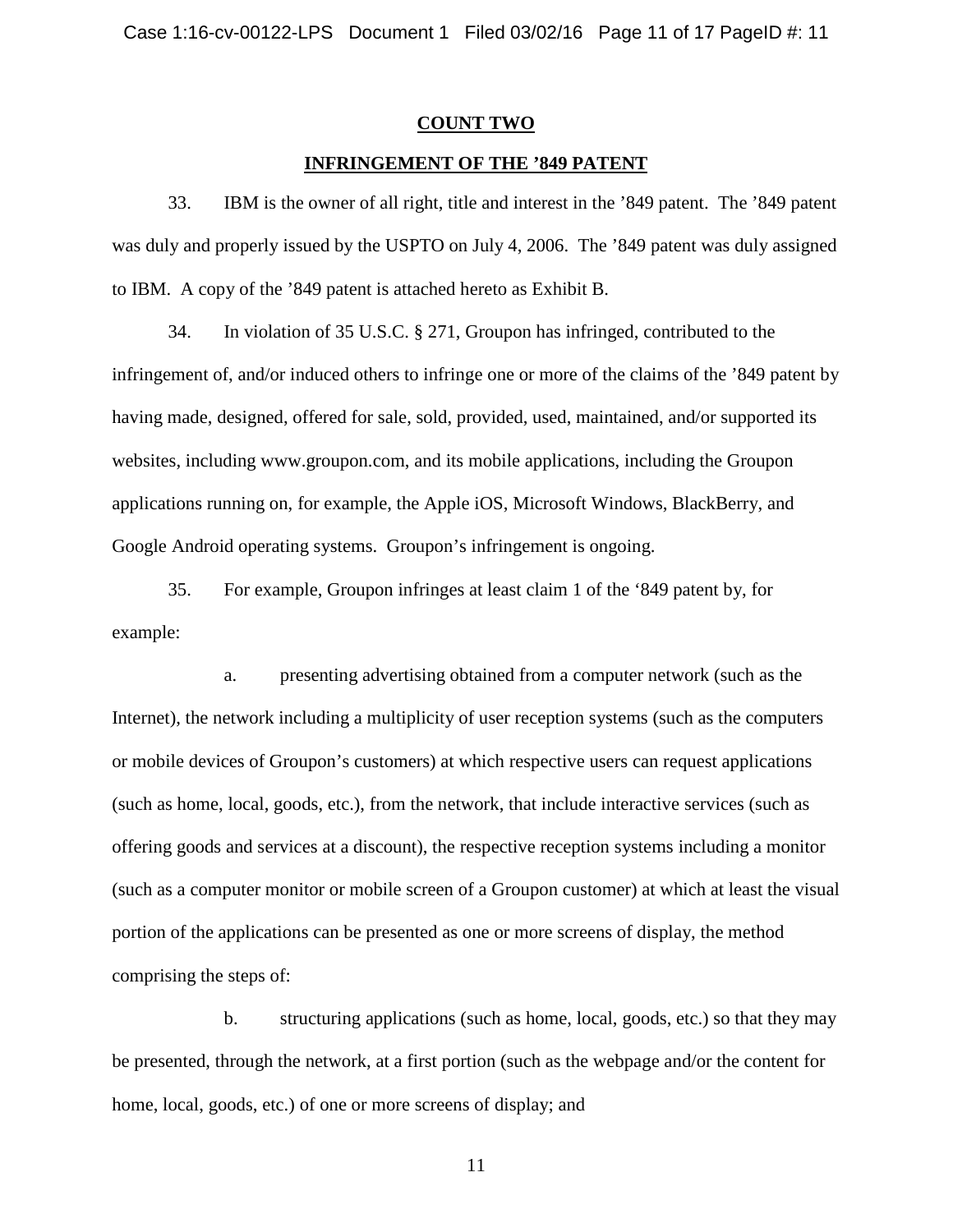## Case 1:16-cv-00122-LPS Document 1 Filed 03/02/16 Page 12 of 17 PageID #: 12

c. structuring advertising (such as advertising for coupon codes) in a manner compatible to that of the applications so that it may be presented, through the network, at a second portion (such as a banner) of one or more screens of display concurrently with applications (such as home, local, goods, etc.), wherein structuring the advertising includes configuring the advertising as objects (such as woff or jpeg files) that include advertising data and;

d. selectively storing (such as by embedding a cache control parameter) advertising objects at a store (such as the browser cache) established at the reception system.

36. IBM has been damaged by the infringement of its '849 patent by Groupon and will continue to be damaged by such infringement. IBM is entitled to recover from Groupon the damages sustained by IBM as a result of Groupon's wrongful acts.

37. The continued infringement by Groupon of the '849 patent is deliberate and willful, entitling IBM to increased damages under 35 U.S.C. § 284 and to attorney fees and costs incurred in prosecuting this action under 35 U.S.C. § 285.

38. IBM has suffered and continues to suffer irreparable harm, for which there is no adequate remedy at law, and will continue to do so unless Groupon is enjoined therefrom by this Court.

### **COUNT THREE**

### **INFRINGEMENT OF THE '601 PATENT**

39. IBM is the owner of all right, title and interest in the '601 patent. The '601 patent was duly and properly issued by the USPTO on October 5, 1999. The '601 patent was duly assigned to IBM. A copy of the '601 patent is attached hereto as Exhibit C.

40. In violation of 35 U.S.C. § 271, Groupon has infringed, contributed to the infringement of, and/or induced others to infringe one or more of the claims of the '601 patent by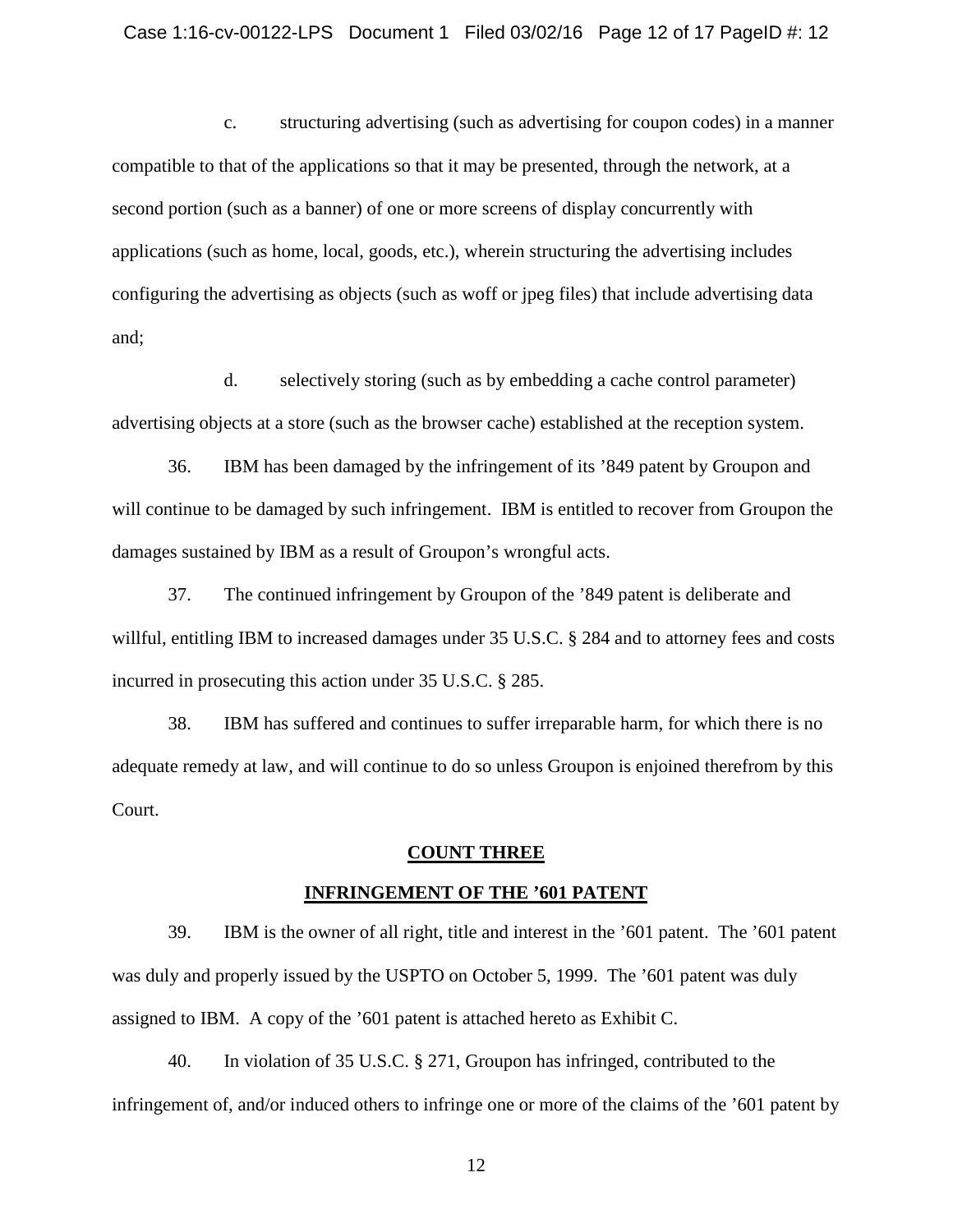#### Case 1:16-cv-00122-LPS Document 1 Filed 03/02/16 Page 13 of 17 PageID #: 13

having made, designed, offered for sale, sold, provided, used, maintained, and/or supported its websites, including www.groupon.com, and its mobile applications, including the Groupon applications for mobile devices running on, for example, the Apple iOS, Microsoft Windows, BlackBerry, and Google Android operating systems. Groupon's infringement is continuing.

41. For example, Groupon infringes at least claim 51 of the '601 patent by, for example:

a. preserving state information (such as identification variables about the user and/or the user's request) in a conversation via a stateless protocol (such as http or https) between a client adapted to request services (such as requesting goods and services) from one or more servers (such as Groupon's website servers), the method comprising the steps of:

b. receiving a service request (such as a request to search for goods and services, including for example "getaways") including state information, via the stateless protocol;

c. identifying all continuations (such as hyperlinks or other URL references) in an output from said service (such as webpage requests or search results) and recursively embedding the state information (such as inserting identification variables) in all identified continuations, in response to said request; and

d. communicating a response including the continuations and embedded state information, wherein the continuations enable another service request (such as the process of reserving goods or services, including "getaways" or another HTTP request) and one of the continuations must be invoked to continue the conversation.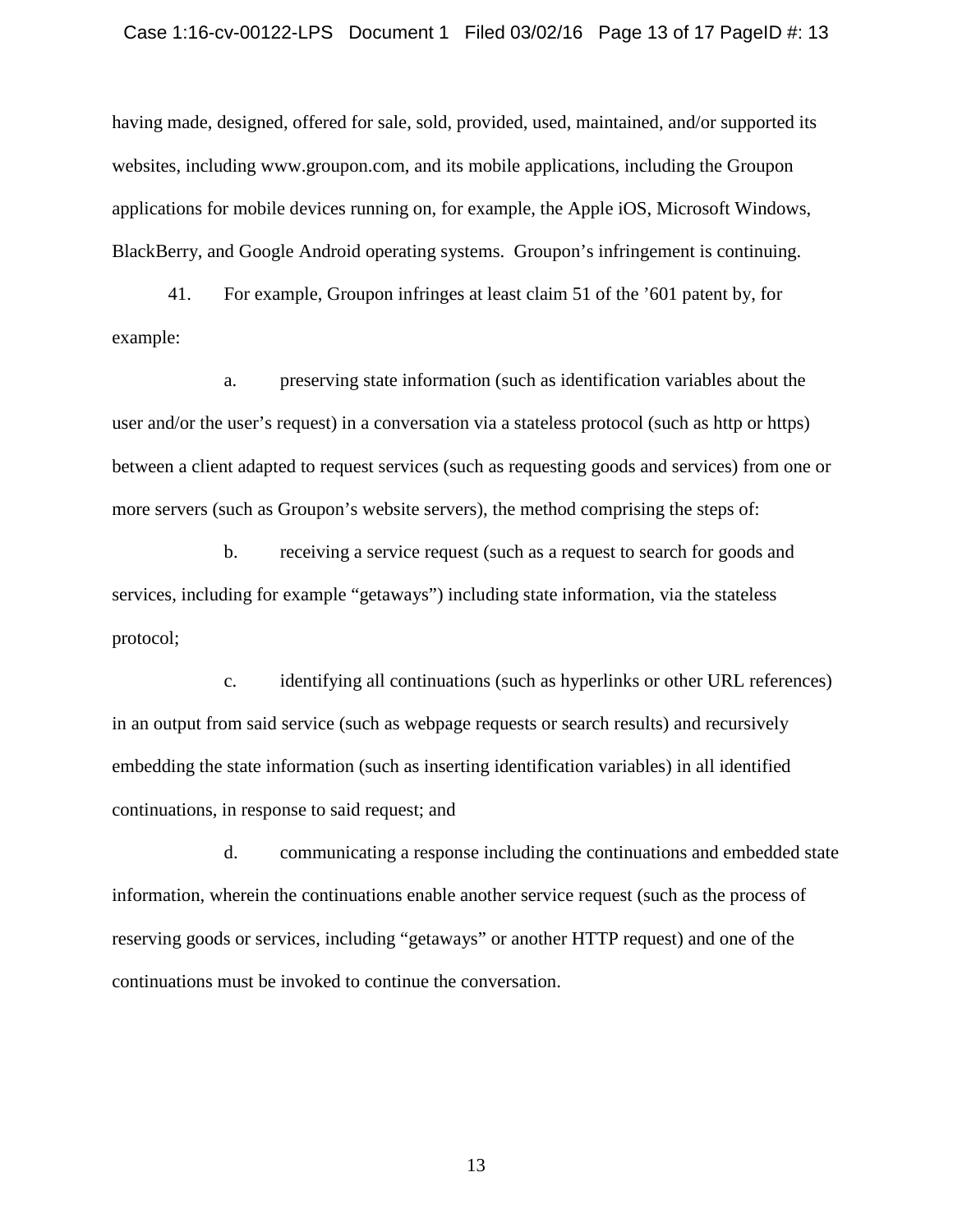42. IBM has been damaged by the infringement of its '601 patent by Groupon and will continue to be damaged by such infringement. IBM is entitled to recover from Groupon the damages sustained by IBM as a result of Groupon's wrongful acts.

43. IBM has suffered and continues to suffer irreparable harm, for which there is no adequate remedy at law, and will continue to do so unless Groupon is enjoined therefrom by this Court.

#### **COUNT FOUR**

### **INFRINGEMENT OF THE '346 PATENT**

44. IBM is the owner of all right, title and interest in the '346 patent. The '346 patent was duly and properly issued by the USPTO on December 8, 2009. The '346 patent was duly assigned to IBM. A copy of the '346 patent is attached hereto as Exhibit D.

45. In violation of 35 U.S.C. § 271, Groupon has infringed, contributed to the infringement of, and/or induced others to infringe one or more of the claims of the '346 patent by having made, designed, offered for sale, sold, provided, used, maintained, and/or supported its websites, including www.groupon.com, and its mobile applications, including the Groupon applications for mobile devices running on, for example, the Apple iOS, Microsoft Windows, BlackBerry, and Google Android operating systems. Groupon's infringement is continuing.

46. For example, Groupon infringes at least claim 1 of the '346 patent by, for example:

a. managing user authentication (such as verifying the identity of a Groupon user) within a distributed data processing system (such as a computer network), wherein a first system (such as Facebook and its network) and a second system (such as Groupon and its network) interact within a federated computing environment (such as a computer network for example the Internet including Facebook and Groupon) and support single-sign-on operations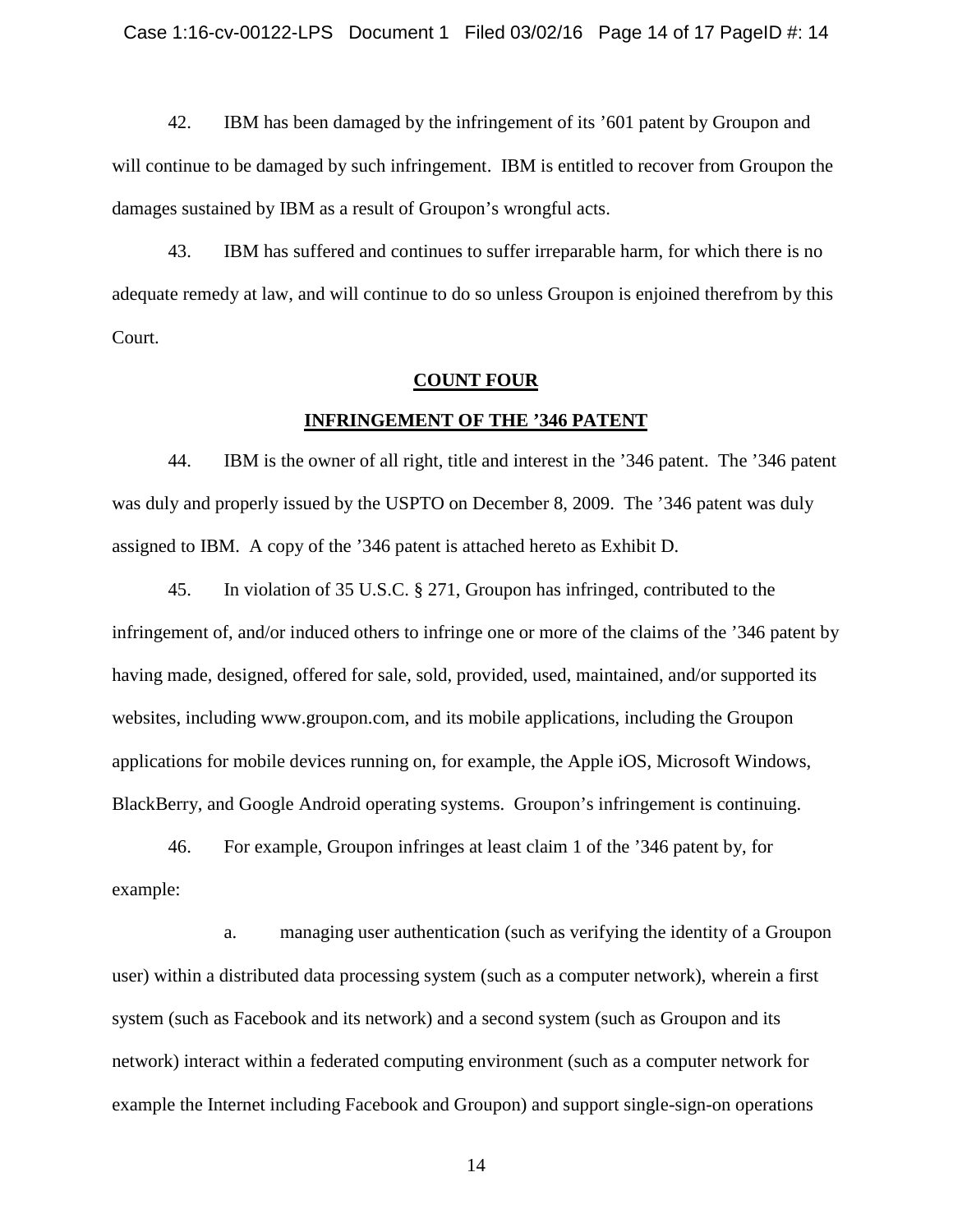### Case 1:16-cv-00122-LPS Document 1 Filed 03/02/16 Page 15 of 17 PageID #: 15

("Sign In" operations) in order to provide access to protected resources (such as the "BUY!" option on Groupon), at least one of the first system and the second system comprising a processor, the method comprising;

b. triggering a single-sign-on operation (such as launching an operation to "Sign In" using Facebook) on behalf of the user in order to obtain access to a protected resource that is hosted by the second system, wherein the second system requires a user account for the user to complete the single-sign-on operation (such as requiring the user to have a Groupon account) prior to providing access to the protected resource;

c. receiving from the first system at the second system an identifier associated with the user (such as an email address, Facebook ID, or access token); and

d. creating a user account (such as a Groupon account) for the user at the second system based at least in part on the received identifier associated with the user after triggering the single-sign-on operation but before generating at the second system a response for accessing the protected resource (such as the "BUY!" option), wherein the created user account supports single-sign-on operations (such as "Sign In" operations at Groupon using a Facebook account) between the first system and the second system on behalf of the user.

47. IBM has been damaged by the infringement of its '346 patent by Groupon and will continue to be damaged by such infringement. IBM is entitled to recover from Groupon the damages sustained by IBM as a result of Groupon's wrongful acts.

48. The continued infringement by Groupon of the '346 patent is deliberate and willful, entitling IBM to increased damages under 35 U.S.C. § 284 and to attorney fees and costs incurred in prosecuting this action under 35 U.S.C. § 285.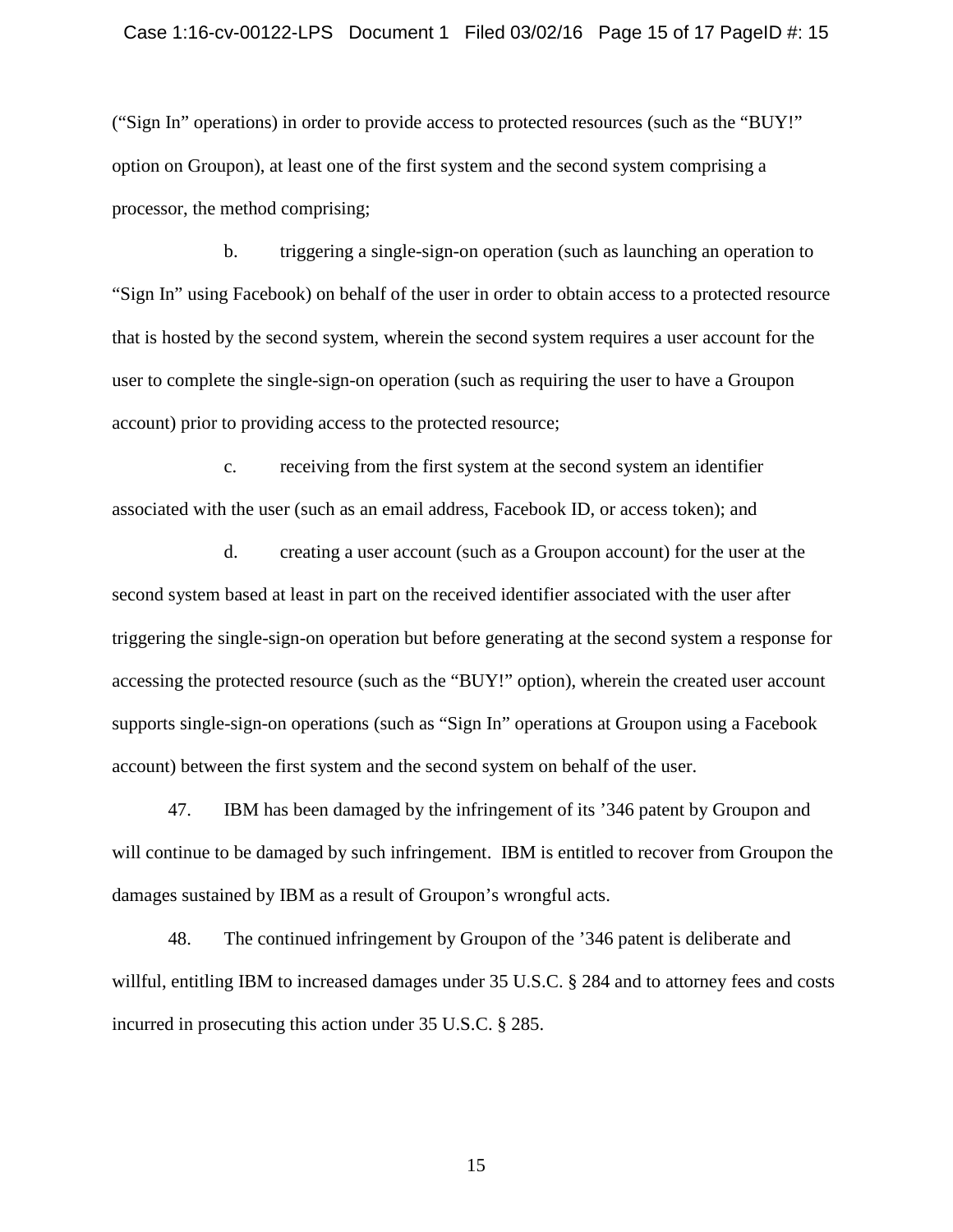49. IBM has suffered and continues to suffer irreparable harm, for which there is no adequate remedy at law, and will continue to do so unless Groupon is enjoined therefrom by this Court.

## **RELIEF REQUESTED**

Wherefore, IBM respectfully requests that this Court enter judgment against the Defendant as follows:

- A. That the '967 patent has been infringed by Groupon;
- B. That Groupon's infringement of the '967 patent has been willful;
- C. That the '849 patent has been infringed by Groupon;
- D. That Groupon's infringement of the '849 patent has been willful;
- E. An injunction against further infringement of the '849 patent;
- F. That the '601 patent has been infringed by Groupon;
- G. That Groupon's infringement of the '601 patent has been willful;
- H. An injunction against further infringement of the '601 patent;
- I. That the '346 patent has been infringed by Groupon;
- J. That Groupon's infringement of the '346 patent has been willful;
- K. An injunction against further infringement of the '346 patent;

L. An award of damages adequate to compensate IBM for the patent infringement that has occurred, together with pre-judgment interest and costs;

M. An award of all other damages permitted by 35 U.S.C. § 284, including increased damages up to three times the amount of compensatory damages found;

N. That this is an exceptional case and an award to IBM of its costs and reasonable attorneys' fees incurred in this action as provided by 35 U.S.C. § 285; and

O. Such other relief as this Court deems just and proper.